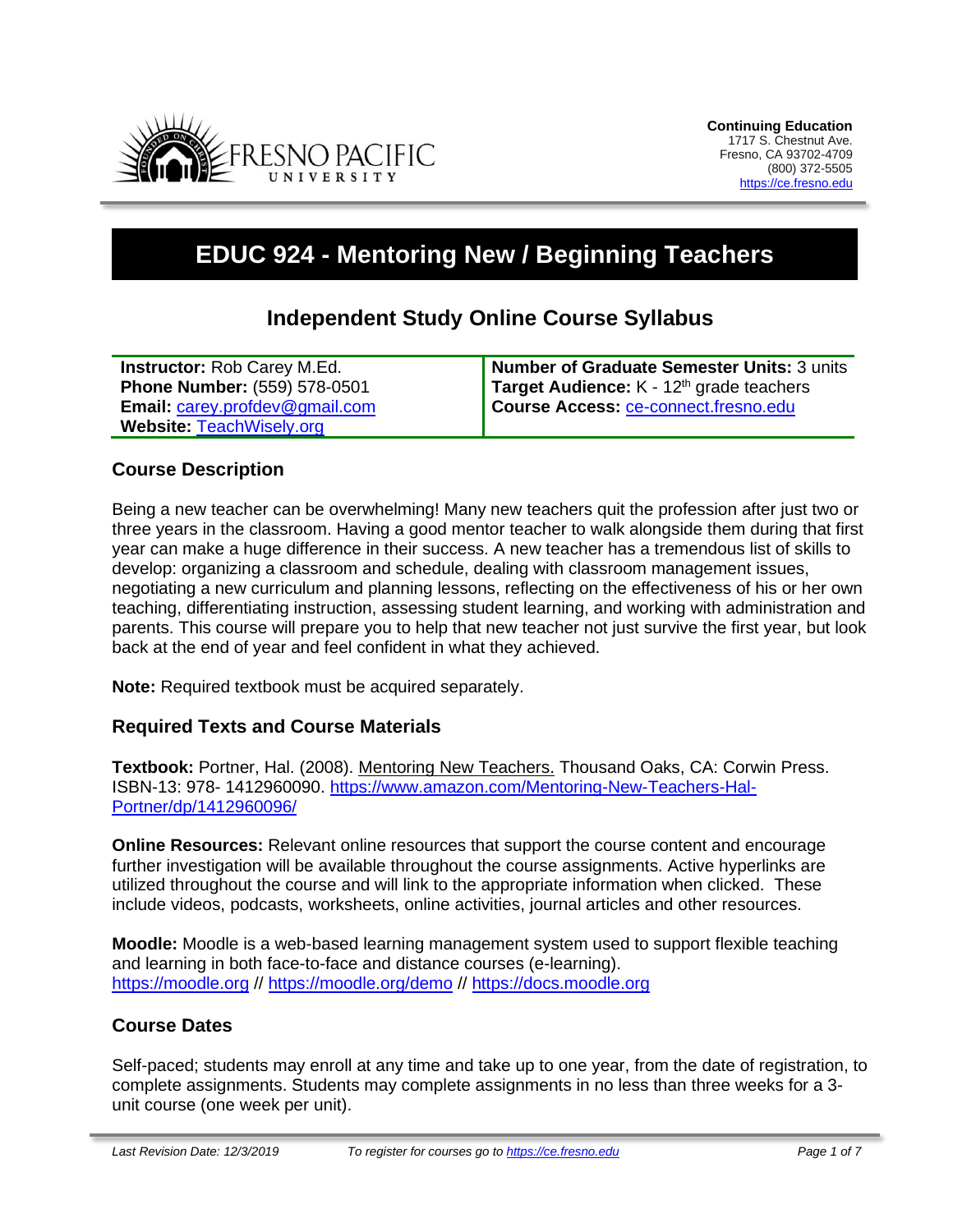# **National Standards Addressed in This Course**

#### **National Board for Professional Teaching Standards (NBPTS)**

[\(http://www.nbpts.org/standards-five-core-propositions/\)](http://www.nbpts.org/standards-five-core-propositions/)

First published in 1989 and updated in 2016, *[What Teachers Should Know and Be Able to Do](http://www.accomplishedteacher.org/)* articulates the National Board's Five Core Propositions for teaching. The Five Core Propositions comparable to medicine's Hippocratic Oath — set forth the profession's vision for accomplished teaching. Together, the propositions form the basis of all National Board Standards and the foundation for National Board Certification. Course assignments have been designed so students can demonstrate excellence against these professional teaching standards whenever possible.

- Proposition 1: Teachers are committed to students and their learning
- Proposition 2: Teachers know the subject they teach and how to teach those subjects to students
- Proposition 3: Teachers are responsible for managing and monitoring student learning
- Proposition 4: Teachers think systematically about their practice and learn from experience
- Proposition 5: Teachers are members of learning communities

### **Continuing Education Program Student Learning Outcomes**

| CE <sub>1</sub> | Demonstrate proficient written communication by articulating a clear focus,             |
|-----------------|-----------------------------------------------------------------------------------------|
|                 | synthesizing arguments, and utilizing standard formats in order to inform and           |
|                 | persuade others, and present information applicable to targeted use.                    |
| CE <sub>2</sub> | Demonstrate comprehension of content-specific knowledge and the ability to apply it     |
|                 | in theoretical, personal, professional, or societal contexts.                           |
| CE <sub>3</sub> | Reflect on their personal and professional growth and provide evidence of how such      |
|                 | reflection is utilized to manage personal and professional improvement.                 |
| CE <sub>4</sub> | Apply critical thinking competencies by generating probing questions, recognizing       |
|                 | underlying assumptions, interpreting and evaluating relevant information, and           |
|                 | applying their understandings to the professional setting.                              |
| CE <sub>5</sub> | Reflect on values that inspire high standards of professional and ethical behavior as   |
|                 | they pursue excellence in applying new learning to their chosen field.                  |
| CE <sub>6</sub> | Identify information needed in order to fully understand a topic or task, organize that |
|                 | information, identify the best sources of information for a given enquiry, locate and   |
|                 | critically evaluate sources, and accurately and effectively share that information.     |

## **Student Learning Outcomes (SLOs) for This Course**

| <b>Student Learning Outcomes for This Course</b><br>By the end of this course student will be able to: |                                                                                      | <b>National Standards</b><br><b>Addressed in This</b><br>Course* | Continuing<br><b>Education Program</b><br><b>Student Learning</b><br><b>Outcomes</b><br>Addressed** |
|--------------------------------------------------------------------------------------------------------|--------------------------------------------------------------------------------------|------------------------------------------------------------------|-----------------------------------------------------------------------------------------------------|
| $\vert$ 1.                                                                                             | Develop a simple, year-long mentorship plan<br>for a beginning teacher               | <b>NBPTS4</b>                                                    | CE 3, 4, 5                                                                                          |
|                                                                                                        | 2. Design a self-evaluation tool for a beginning<br>teacher                          | <b>NBPTS4</b>                                                    | CE 3, 4, 5, 6                                                                                       |
|                                                                                                        | 3. Design a guide-book with best practices<br>related to classroom management helps. | <b>NBPTS 3, 4, 5</b>                                             | CE 1, 2, 6                                                                                          |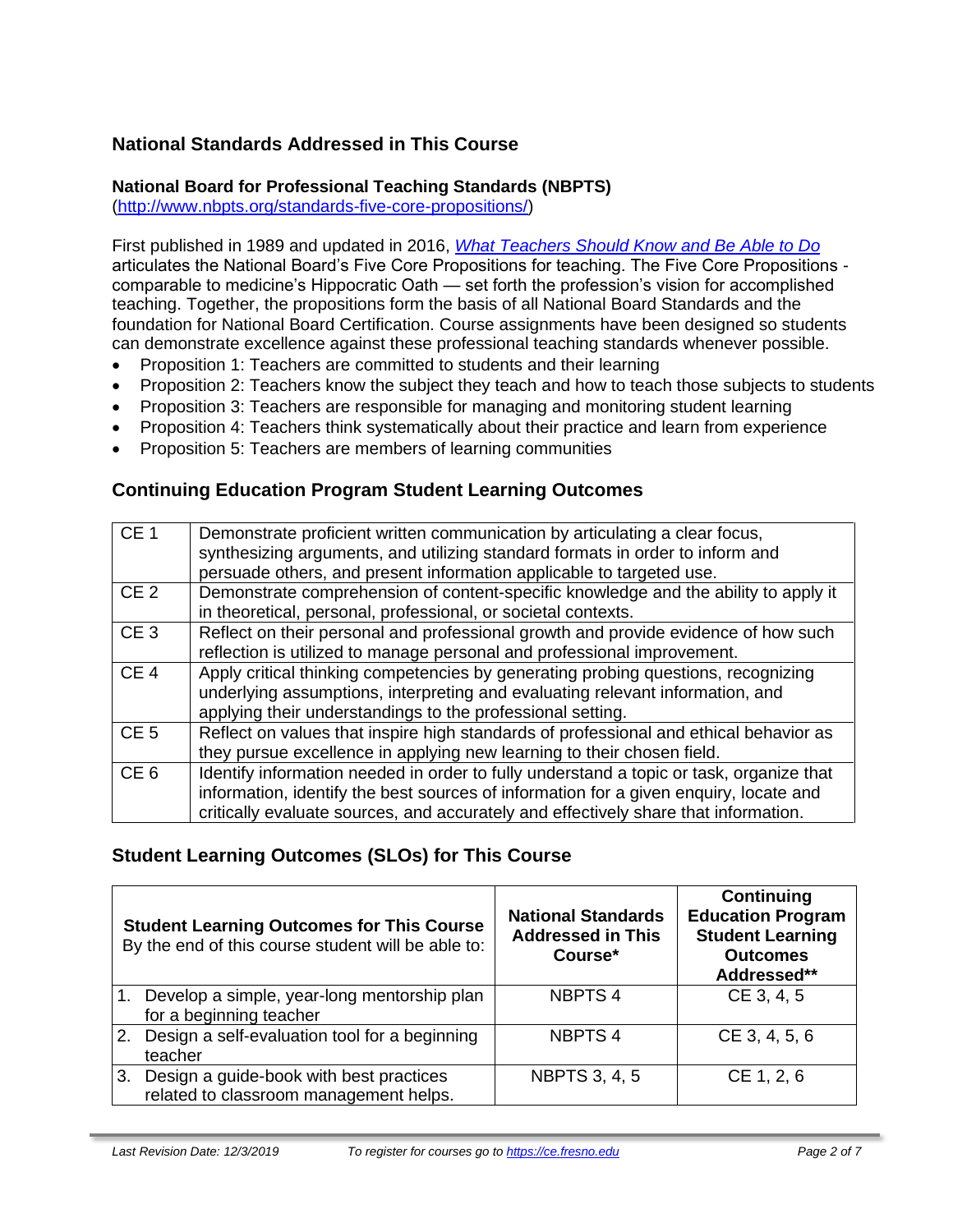| 4. Create a sample teacher calendar that<br>allows for times of rest and reflection. | NBPTS 4            | CE 3, 5 |
|--------------------------------------------------------------------------------------|--------------------|---------|
| 5. Demonstrate a method of organization for a<br>teacher's materials and files.      | NBPTS 4            | CE 3, 6 |
| 6. Discuss the traits of a good teacher mentor.                                      | NBPTS <sub>5</sub> | CE 3, 5 |

\* Please refer to the section on **National Standards Addressed in This Course**

\*\* Please refer to the section on **Continuing Education Program Student Learning Outcomes**

# **Topics, Assignments, and Activities**

| <b>Module</b><br><b>Module Title</b>                          | <b>Module Assignments and Activities</b>                                      | <b>Points</b><br><b>Possible</b><br>for Each<br><b>Assignment</b> |
|---------------------------------------------------------------|-------------------------------------------------------------------------------|-------------------------------------------------------------------|
| <b>Welcome Module</b>                                         | Introduction video<br>$\bullet$                                               |                                                                   |
|                                                               | <b>Course Syllabus</b><br>$\bullet$                                           |                                                                   |
|                                                               | Introduce Yourself Forum<br>$\bullet$                                         |                                                                   |
|                                                               | <b>Moodle Online Tutorial</b><br>$\bullet$                                    |                                                                   |
| Module $1 -$                                                  | 1.1 Reading Assignment / Reflective Response<br>$\bullet$                     |                                                                   |
| Introduction to                                               | 1.2 Building Trust video analysis and response<br>$\bullet$                   | 10 pts.                                                           |
| mentoring                                                     | 1.3 Discussion forum on a good mentor<br>$\bullet$                            | 5 pts.                                                            |
|                                                               | 1.4 First Year Teacher Documentary and Journal<br>$\bullet$                   | $10$ pts.                                                         |
| Module $2 -$                                                  | Read Chapter 2 (Ellis)<br>$\bullet$                                           |                                                                   |
| Assessing                                                     | 2.1 The Time Monitor<br>$\bullet$                                             | $10$ pts.                                                         |
|                                                               | 2.2 Get Real with Your Goals<br>$\bullet$                                     | $10$ pts.                                                         |
|                                                               | 2.3 Forum: Time Management Reflection<br>$\bullet$                            | 10 pts.                                                           |
| Module $3 -$                                                  | 3.1 Prepare and Interview a new teacher<br>$\bullet$                          | 20 pts.                                                           |
| <b>Interview Project</b>                                      | 3.2 Prepare and Interview a seasoned or mentor<br>$\bullet$                   | 20 pts.                                                           |
|                                                               | teacher                                                                       |                                                                   |
|                                                               | 3.3 Forum to share what you learned in the interview<br>$\bullet$             | 5 pts.                                                            |
| Module $4-$                                                   | 4.1 Read current articles and respond<br>$\bullet$                            | 20 pts.                                                           |
| Coaching                                                      | 4.2 Videos on mentors coaching and evaluate<br>$\bullet$                      | 10 pts.                                                           |
|                                                               | 4.3 Watch documentary and evaluate the needs of<br>$\bullet$<br>new teachers. | $10$ pts.                                                         |
|                                                               | 4.4 Read text on coaching and respond to questions in<br>$\bullet$            | 10 pts                                                            |
|                                                               | the text                                                                      |                                                                   |
| Module $5-$                                                   | 5.1 Reading Assignment / response<br>$\bullet$                                | 10 pts.                                                           |
| Guiding                                                       | 5.2 Make a welcome packet for a new teacher.<br>$\bullet$                     | 20 pts.                                                           |
|                                                               | 5.3 Contribute to a forum on decision making<br>$\bullet$                     | 5 pts                                                             |
| Module $6-$                                                   | 6.1 Reading Assignment / Journal<br>$\bullet$                                 | 5 pts.                                                            |
| <b>Resources</b>                                              | 6.2 Overview the resources provided and evaluate<br>$\bullet$                 | 5 pts.                                                            |
|                                                               | effectiveness                                                                 |                                                                   |
| Course Wrap-up-<br><b>Final Reflection Forum</b><br>$\bullet$ |                                                                               |                                                                   |
| Grading and                                                   | <b>Course Evaluation</b><br>$\bullet$                                         |                                                                   |
| Evaluation                                                    | <b>Course Completion Checklist</b><br>$\bullet$                               |                                                                   |
|                                                               | <b>Grade Request / Transcript Request</b>                                     |                                                                   |
|                                                               | <b>TOTAL POINTS</b>                                                           | 210 points                                                        |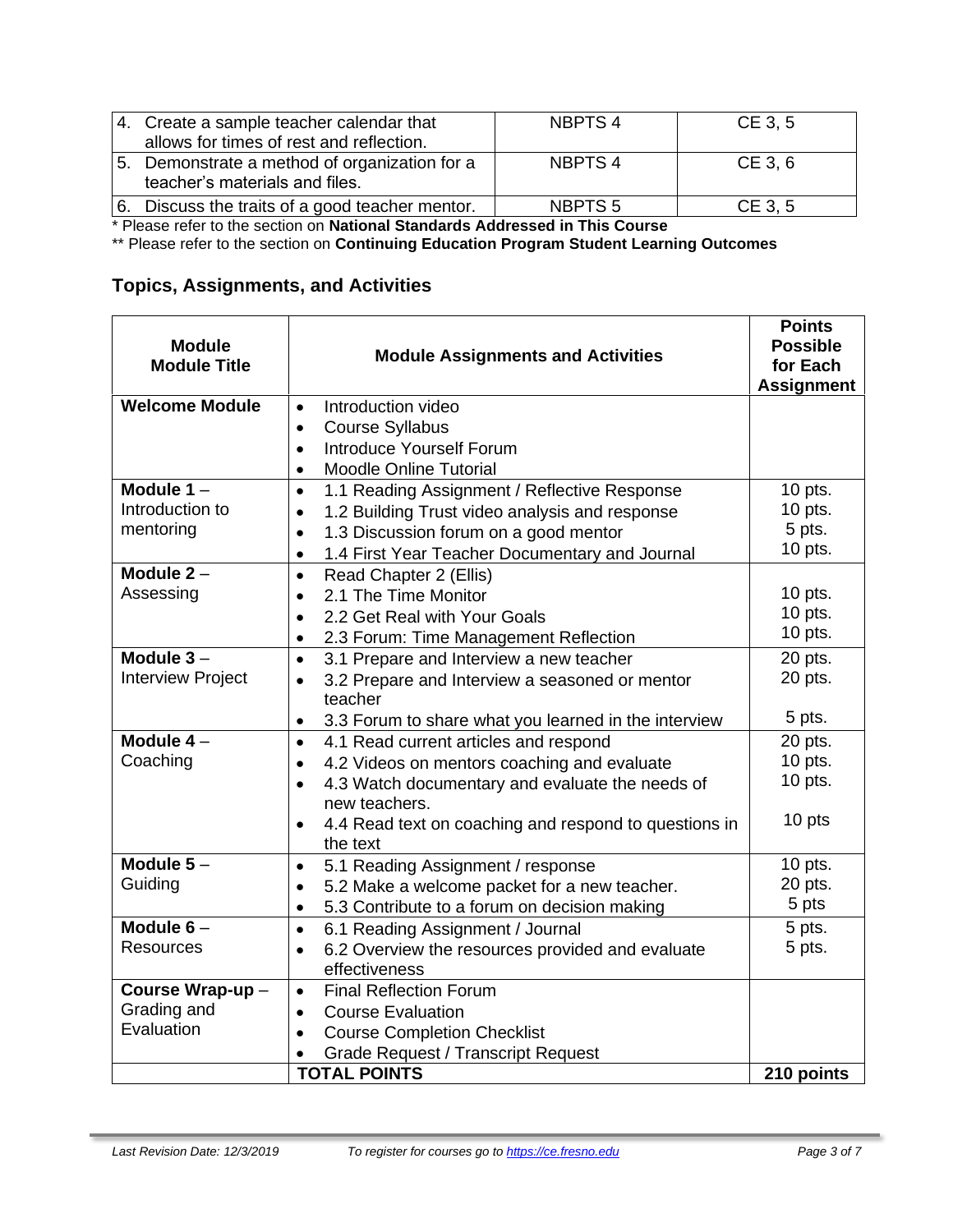# **Grading Policies, Rubrics, and Requirements for Assignments**

#### **Grading Policies and Rubrics**

- Assignments will be graded per criteria presented in the course rubrics.
- $A = 90-100\%$  and  $B = 80-89\%$ , (anything below 80% will not receive credit.)
- Students must earn a minimum of 80% to received credit for the assignment.
- The discernment between an A or a B is at the discretion of the instructor based on the quality of work submitted (see course rubrics).
- Coursework falling short of a quality equaling a B or a Credit Grade will be returned with further instructions.
- All assignments must be completed to receive a grade. In addition, all assignments are expected to reflect the quality that teacher-training institutions require of professional educators. If completed assignments do not meet this standard, students will be notified with further instructions from the instructor.

#### **Writing Requirements**

- **Superior:** Writing is clear, succinct, and reflects graduate level expectations. Clearly addresses all parts of the writing task. Maintains a consistent point of view and organizational structure. Include relevant facts, details, and explanations.
- **Standard:** Writing is acceptable with very few mistakes in grammar and spelling. Addresses most parts of the writing task. Maintains a mostly consistent point of view and organizational structure. Include mostly relevant facts, details, and explanations.
- **Sub-standard:** Writing contains noticeable mistakes in grammar and spelling. Does not address all parts of the writing task. Lacks a consistent point of view and organization structure. May include marginally relevant facts, details, and explanations.

#### **Lesson Plan Requirements**

- **Superior:** Instructional goals and objectives clearly stated. Instructional strategies appropriate for learning outcome(s). Method for assessing student learning and evaluating instruction is clearly delineated and authentic. All materials necessary for student and teacher to complete lesson clearly listed.
- **Standard:** Instructional goals and objectives are stated but are not easy to understand. Some instructional strategies are appropriate for learning outcome(s). Method for assessing student learning and evaluating instruction is present. Most materials necessary for student and teacher to complete lesson are listed.
- **Sub-standard:** Instructional goals and objectives are not stated. Learners cannot tell what is expected of them. Instructional strategies are missing or strategies used are inappropriate. Method for assessing student learning and evaluating instruction is missing. Materials necessary for student and teacher to complete lesson are missing.

#### **Discussion Forum Requirements**

- **Superior:** Response was at least 1 page (3 fully developed paragraphs) in length. Thoroughly answered all the posed questions, followed all the assignment directions, proper grammar and no spelling errors. Language is clear, concise, and easy to understand. Uses terminology appropriately and is logically organized.
- **Standard:** Response was ½ to 1 page in length (2-3 fully developed paragraphs). Answered all the questions but did not provide an in-depth analysis, followed most of the assignment directions, proper grammar and no spelling errors. Language is comprehensible, but there a few passages that are difficult to understand. The organization is generally good.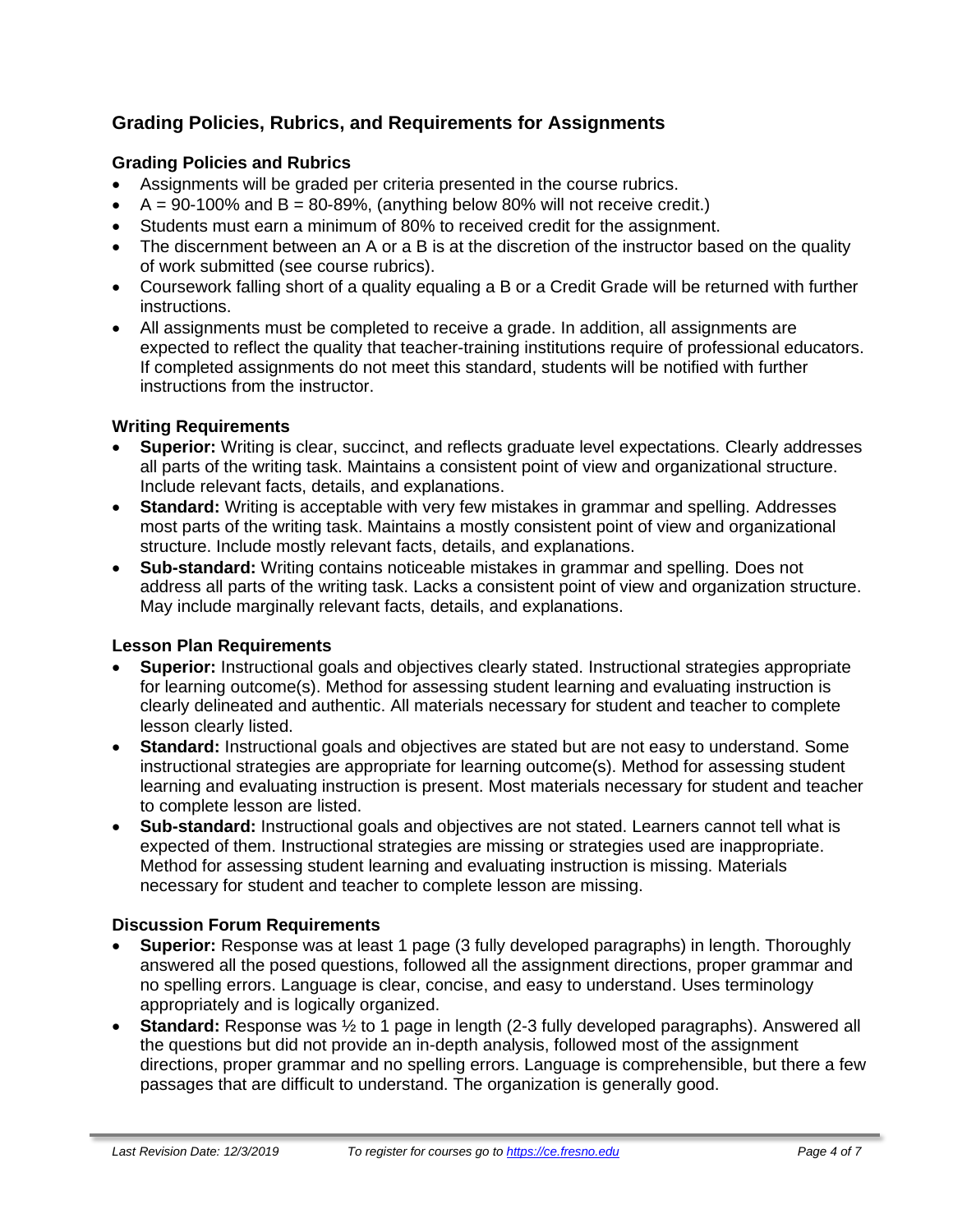• **Sub-standard:** Response was less than ½ page in length (1 paragraph). Did not answer all the required questions and/or statements or responses were superficial, vague, or unclear, did not follow the assignment directions, many grammar and spelling errors. Is adequately written, but may use some terms incorrectly; may need to be read two or more times to be understood.

### **Instructor/Student Contact Information**

Throughout the course participants will be communicating with the instructor and their classmates on a regular basis using asynchronous discussion forums. A virtual office is utilized for class questions and students are provided with instructor contact information in the event they want to make email or phone contact. In addition, students are encouraged to email or phone the instructor at any time. Students will also receive feedback on the required assignments as they are submitted.

#### **Discussion Forums**

Participation is an important expectation of this course and all online courses. Online discussions promote reflection and analysis while allowing students to appreciate and evaluate positions that others express. While students may not be engaging with the same students throughout this course they will be expected to offer comments, questions, and replies to the discussion question whenever possible. The faculty role in the discussion forum is that of an observer and facilitator.

### **Coursework Hours**

Based on the Carnegie Unit standard, a unit of graduate credit measures academic credit based on the number of hours the student is engaged in learning. This includes all time spent on the course: reading the textbook, watching videos, listening to audio lessons, researching topics, writing papers, creating projects, developing lesson plans, posting to discussion boards, etc. Coursework offered for FPU Continuing Education graduate credit adheres to 45 hours per semester unit for the 900-level courses. Therefore, a student will spend approximately 135 hours on a typical 3-unit course.

## **Services for Students with Disabilities**

Students with disabilities are eligible for reasonable accommodations in their academic work in all classes. In order to receive assistance, the student with a disability must provide the Academic Support Center with documentation, which describes the specific disability. The documentation must be from a qualified professional in the area of the disability (i.e. psychologist, physician or educational diagnostician). Students with disabilities should contact the Academic Support Center to discuss academic and other needs as soon as they are diagnosed with a disability. Once documentation is on file, arrangements for reasonable accommodations can be made. For more information and for downloadable forms, please go to [https://www.fresno.edu/students/academic](https://www.fresno.edu/students/academic-support/services-students-disabilities)[support/services-students-disabilities.](https://www.fresno.edu/students/academic-support/services-students-disabilities)

#### **Plagiarism and Academic Honesty**

All people participating in the educational process at Fresno Pacific University are expected to pursue honesty and integrity in all aspects of their academic work. Academic dishonesty, including plagiarism, will be handled per the procedures set forth in the Fresno Pacific University Catalogue <https://www.fresno.edu/students/registrars-office/academic-catalogs>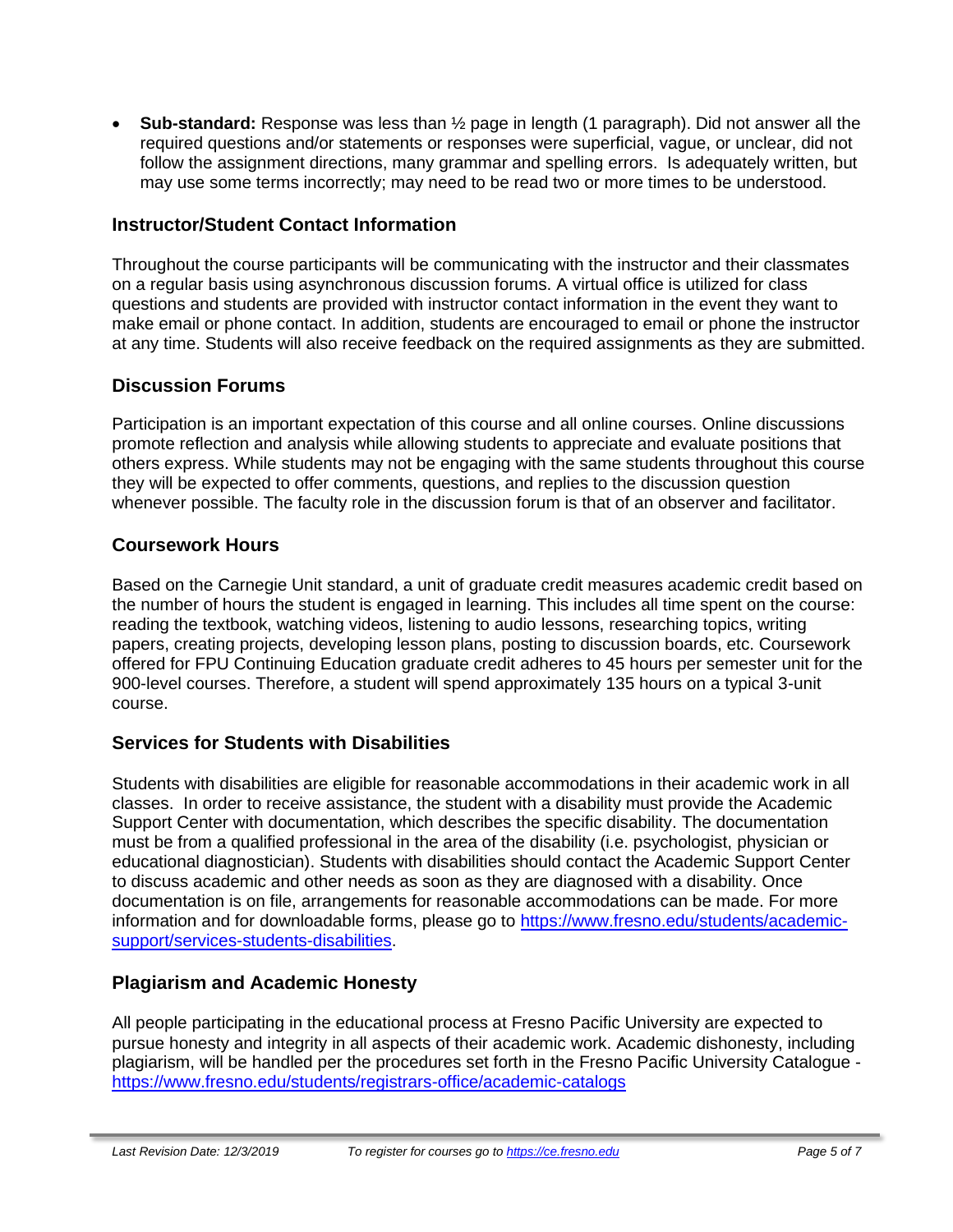### **Technology Requirements**

To successfully complete the course requirements, course participants will need Internet access, can send and receive email, know how to manage simple files in a word processing program, and have a basic understanding of the Internet. Please remember that the instructor is not able to offer technical support. If you need technical support, please contact your Internet Service Provider.

**Moodle:** This course will be delivered totally online. Moodle is a learning management system that provides students access to online resources, documents, graded assignments, quizzes, discussion forums, etc. Moodle is easy to learn and has a friendly user interface. To learn more about Moodle, go to [https://docs.moodle.org/33/en/Student\\_FAQ.](https://docs.moodle.org/33/en/Student_FAQ) There are also some student tutorials on the Center for Online Learning website at Fresno Pacific University - [https://col.fresno.edu/student.](https://col.fresno.edu/student)

**Moodle Site Login and Passwords:** Students will need to have internet access to log onto [https://ce-connect.fresno.edu.](https://ce-connect.fresno.edu/) The username and password numbers for Moodle access will be sent to you by the university using the email address you submitted at the time of registration. The instructor will then contact you with a welcome communication. If you need help with your username and password recovery, please contact the Continuing Education office at (800) 372- 5505 or (559) 453-2000 during regular office hours - Mon-Fri 8:00 am to 5:00 pm. or email them at [prof.dev@fresno.edu.](mailto:prof.dev@fresno.edu)

**Getting Help with Moodle:** If you need help with Moodle, please contact the Center for Online Learning (COL), by telephone or the website. Help by phone (559) 453-3460 is available Mon-Thurs 8:00 am to 8:00 pm and on Fridays from 8:00 am to 5:00 pm, or by filling out a "Request Services" form at [https://col.fresno.edu/contact/request-services.](https://col.fresno.edu/contact/request-services) Please identify that you are with the "School = Continuing Education".

#### **Final Course Grade and Transcripts**

When all work for the course has been completed, students will need to logon to the Continuing Education website [\(https://ce.fresno.edu/my-account\)](https://ce.fresno.edu/my-account) and "Request Final Grade". Once the instructor receives the requests and submits the grade online, students may log back in to view their Final Grade Report or order transcripts online. Please allow at least two weeks for the final grade to be posted. For more information, see the Continuing Education Policies and Procedures at [https://ce.fresno.edu/ce-policies-and-procedures.](https://ce.fresno.edu/ce-policies-and-procedures)

#### **University Policies and Procedures**

Students are responsible for becoming familiar with the information presented in the Academic Catalog and for knowing and observing all policies and procedures related to their participation in the university community. A summary of university policies may be found on the university website at [https://www.fresno.edu/students/registrars-office/academic-catalogs.](https://www.fresno.edu/students/registrars-office/academic-catalogs)

#### **Fresno Pacific University Student Learning Outcomes**

**Student Learning Outcomes Oral Communication:** Students will *exhibit* clear, engaging, and confident oral communication – in both individual and group settings – and will critically *evaluate*  content and delivery components.